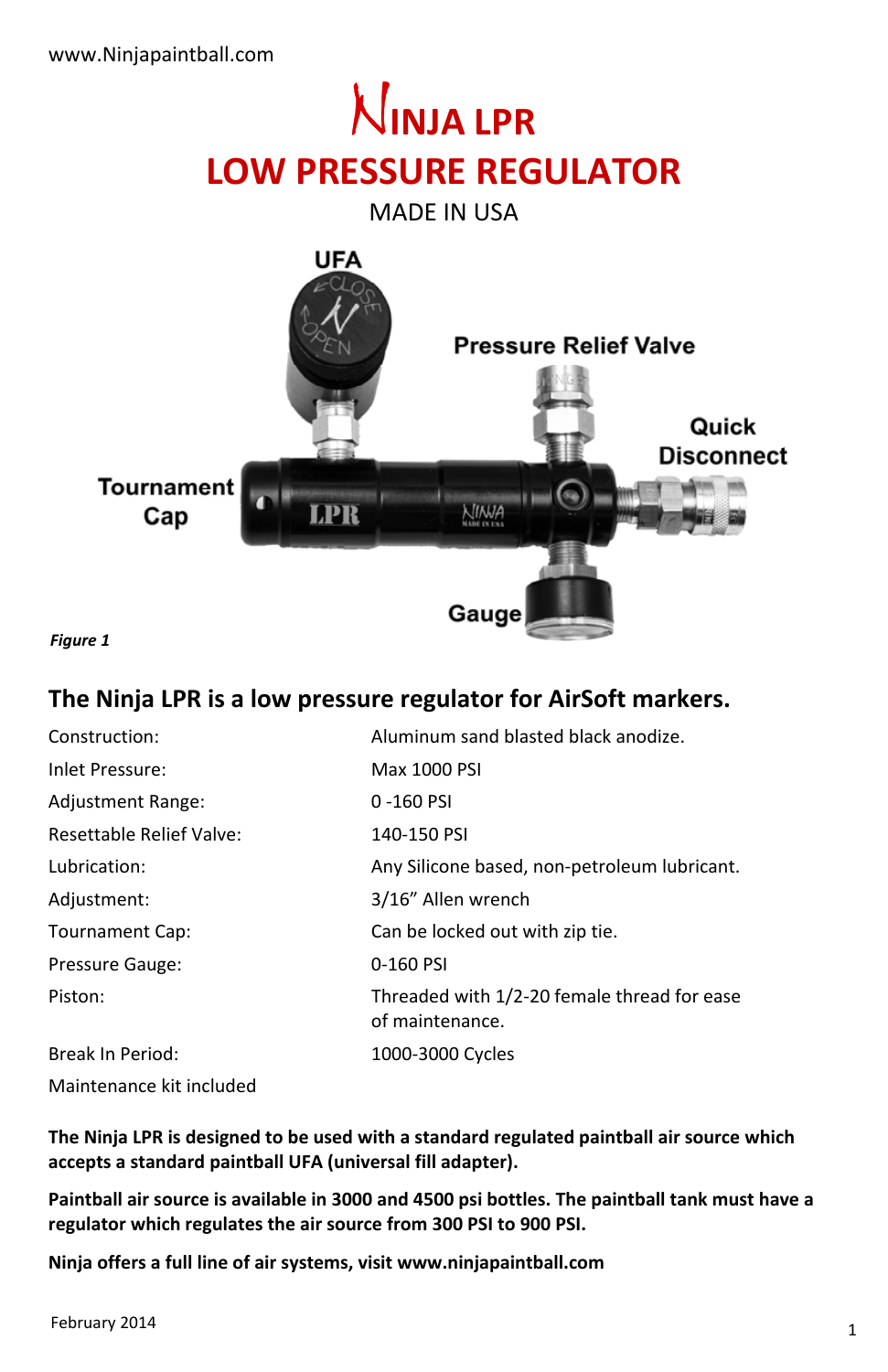## **OPERATION Figure 1 and Figure 2**

### **WARNING: THIS IS NOT A TOY IMPROPER USE CAN RESULT IN INJURY OR DEATH**

### **DO NOT USE THE LPR PRIOR TO READING THIS MANUAL IN ITS ENTIRETY**



*Figure 2* 

### **SAFETY FIRST: ALWAYS WEAR SAFETY GLASSES WHEN OPERATING OR SERVICING THE LPR.**

- 1. Turn the UFA counter clock wise to the close, fully up, closed position.
- 2. The LPR is shipped with the adjusting slug in the off, full clockwise, position.
- 3. Slowly screw the air source into the UFA.
- 4. Turn the UFA on by slowly turning the UFA knob clockwise.
- 5. Reference the HPA engine owner's manual for recommended operating range.
- 6. Insert a 3/16" allen wrench into the access hole on the tournament cap see Figure 2 slowly turn the adjusting slug counter clockwise while watching the gauge, to the recommended HPA engine operating range.
- 7. Check to make sure the LPR output pressure is set, connect the hose to the LPR, air pressure will be present when you connect the hose.
- 8. Connect the hose to the engine hose on your marker.
- Note: If you adjust the LPR velocity, the market must be cycled for the adjustment to be completed.

### **WARNING NEVER OPERATE OR ADJUST THE LPR WITH THE TOURNAMENT CAP REMOVED THE ADJUSTMENT SLUG IS UNDER PRESSURE AND IF REMOVED UNDER PRESSURE CAN TRAVEL AT VELOCITIES WHICH MAY CAUSE PERSONAL INJURY TO THE USER OR BYSTANDERS.**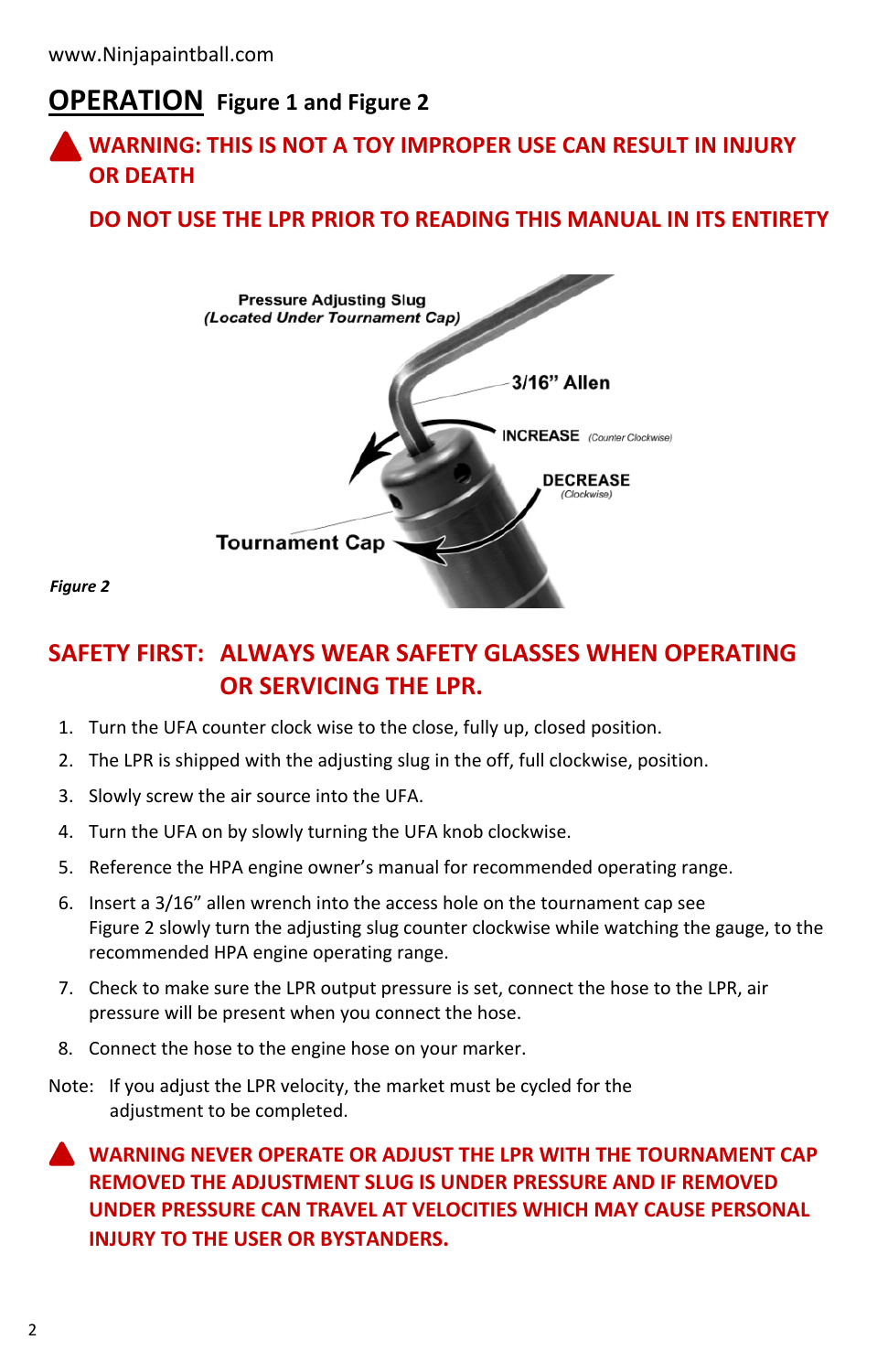### **WARNING: THE PRESSURE RELIEF VALVE WILL VENT AIR AT 130-140 PSI THIS IS A SAFETY FOR YOUR HPA ENGINE AND IS THERE FOR YOUR PROTECTION AND THE HPA ENGINE. NEVER TAMPER WITH OR OPERATE THE LPR WITH THE PRESSURE RELIEF VALVE ABSENT.**

# **MAINTENANCE & SERVICE:**

#### **REFERENCE PARTS DIAGRAM**

The maintenance is simple and will keep your LPR performing at an optimal level.

The majority of LPR pressure issues will be due to a worn or dirty piston o-ring #7 or by debris on the pressure adjustment slug #14, seal.

# **WARNING: SAFETY FIRST**

- **ALWAYS WEAR SAFETLY GLASSES WHEN SERVICING THE LPR OR ANY GAS SOURCE**
- **ALWAYS REMOVE THE LPR FROM THE AIR SORCE AND DEGASS THE LPR PRIOR TO SERVICING THE LPR!**
- **TO DEGASS THE LPR TURN THE UFA COUNTER CLOCKWISE POINT THE MARKKER IN A SAFE DIRECTION AND CYCLE THE AIRSOFT MARKER UNTIL THE MARKER FAILS TO CYCLE AND ALL AIR IS REMOVED FROM THE LPR HOSE AND LPR.**
- **REMOVE THE LPR HOSE FROM THE LPR, REMOVE LPR FROM THE SOURCE.**

# **DISASSEMBLY:**

- 1. Remove, turn counter clockwise, the gas distribution cap #5. No tools required.
- 2. Remove the tournament cap #16. If the tournament cap cannot be removed by hand the holes on the tournament cap can aid in removal simply use the 3/16" allen wrench or slim screwdriver and slide the tool through the holes and turn counter clockwise.
- 3. Remove the brass adjusting slug by turning counter clockwise.
- 4. To simplify piston removal use the supplied 1/2-20 bolt.
- 5. From the distribution cap end Screw the bolt into the top of the piston.
- 6. Hold the LPR body #11 with the tournament cap end up. See Figure 3.
- 7. Note the position and location of the piston this will help at time of reassembly.
- 8. Slowly pull the piston out.
- Note: If the Belleville springs should fall from the piston the correct orientation is noted on the parts diagram. The Belleville springs have a slight curve and must be installed on the piston correctly or the LPR will not regulate correctly.

Inspect the piston oring for damage. If there is damage replace the oring with the piston oring included with the LPR.